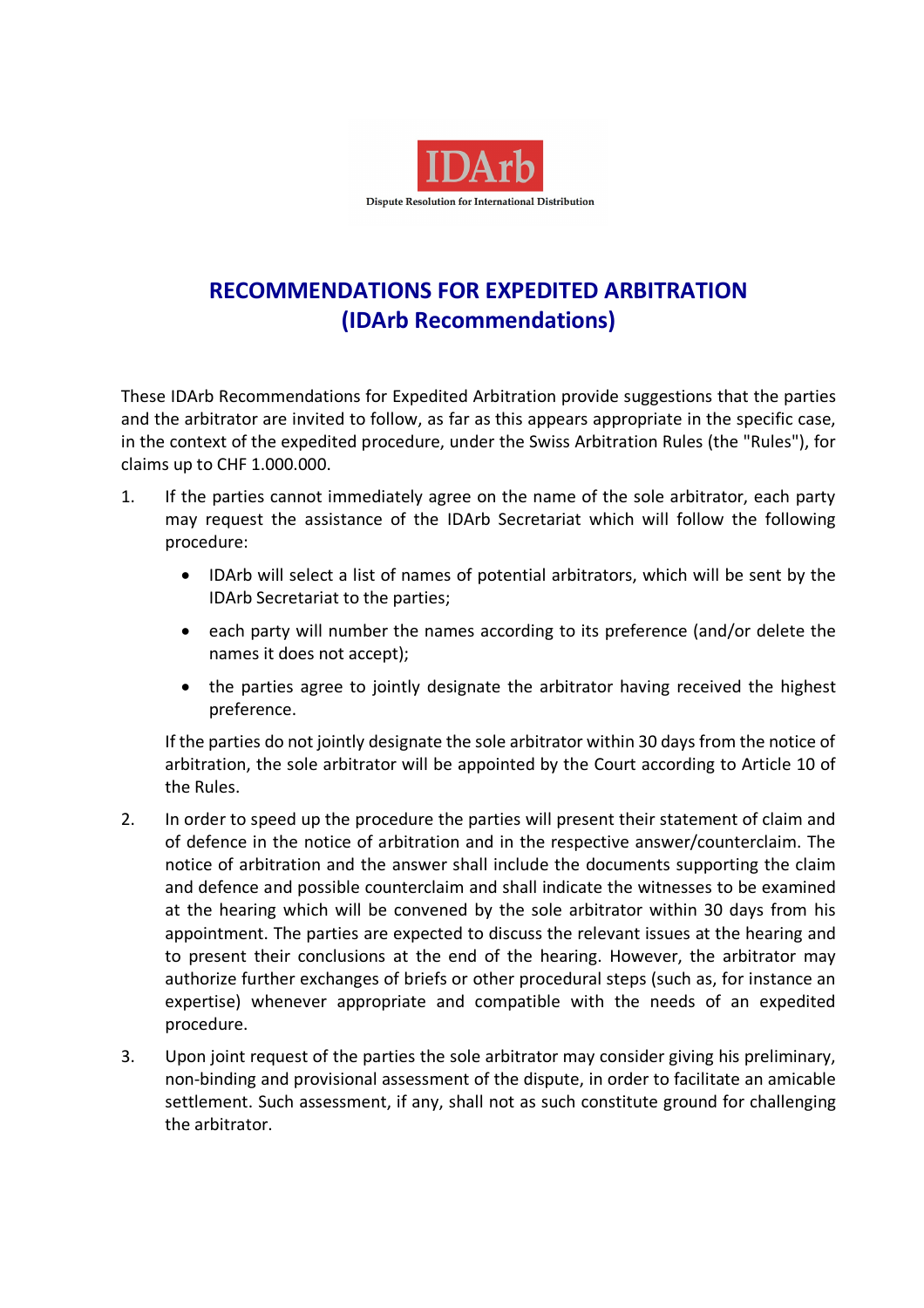# **EXPLANATION ON THE IDARB RECOMMENDATIONS**

The IDArb Arbitration Clause and Recommendations include, in addition to the Swiss Rules applicable to the expedited procedure, some additional features aiming at providing an even more expedited and cost-effective procedure.

The IDArb Recommendations cover the following issues:

- 1. Appointment of a sole arbitrator and possible assistance forthe choice of the arbitrator.
- 2. Full statement of claim and defence from the outset.
- 3. Pro-active role of the arbitrator in view of a settlement.

The Recommendations are not binding: they are simply invitations to take advantage of procedural devices that can expedite the procedure and reduce costs. They imply that a party is authorized to follow them, but the other party is not bound to do the same. Thus, when a claimant makes a full statement of claim already in the Notice of Arbitration, the other party may submit a simple Answer and require that the Statement of Claim and defence be submitted after the appointment of the arbitrator. This may be reasonable under certain conditions (complicated case, need for expertise), but if the respondent wishes to shorten the procedure, he will be in a condition to do so.

#### 1. Assistance in the choice of the sole arbitrator

It is of course preferable that the sole arbitrator is selected by agreement between the parties. However, this is not always easy since litigating parties tend by principle to refuse any name proposed by the other party. The possibility of choosing the arbitrator from a list of reputable persons will certainly be an advantage, but the solution can be made even easier by providing a system based on the exchange of names with preferences, such as the mechanism provided in the UNCITRAL rules.

This is proposed in Article 1 of the IDArb Recommendations.

## 2. Full statement of claim and defence in the Notice of Arbitration and in the Answer to the Notice of Arbitration - Hearing

Parties are invited to make a full Statement of Claim and Defence (and counterclaim, where applicable) with all the relevant documents and the indication of the witnesses to be examined at the hearing, in the Notice of Arbitration and respectively the Answer to the Notice, in order to avoid the need of a further exchange of briefs, so that the case can be discussed soon after the appointment of the sole arbitrator at the hearing. The basic idea is that the procedure should be concentrated in the oral hearing, without a further exchange of briefs after the appointment of the arbitrator, and that the parties should in principle submit orally their conclusions at the hearing.

The above solution should however apply only if the parties so agree and if it does not appear, after the appointment of the arbitrator, that further exchanges of briefs are necessary or appropriate. In other words, parties should know that by choosing the IDArb Arbitration Clause, they are invited to consider the above procedure, but only when this appears to be appropriate.

### 3. Pro-active role of the arbitrator regarding settlement

IDI favours the recourse to mediation before getting to arbitration and during the proceedings. However, it is also advisable that, even after the parties have decided to submit the dispute to arbitration, the arbitrator can take steps in order to favour a settlement.